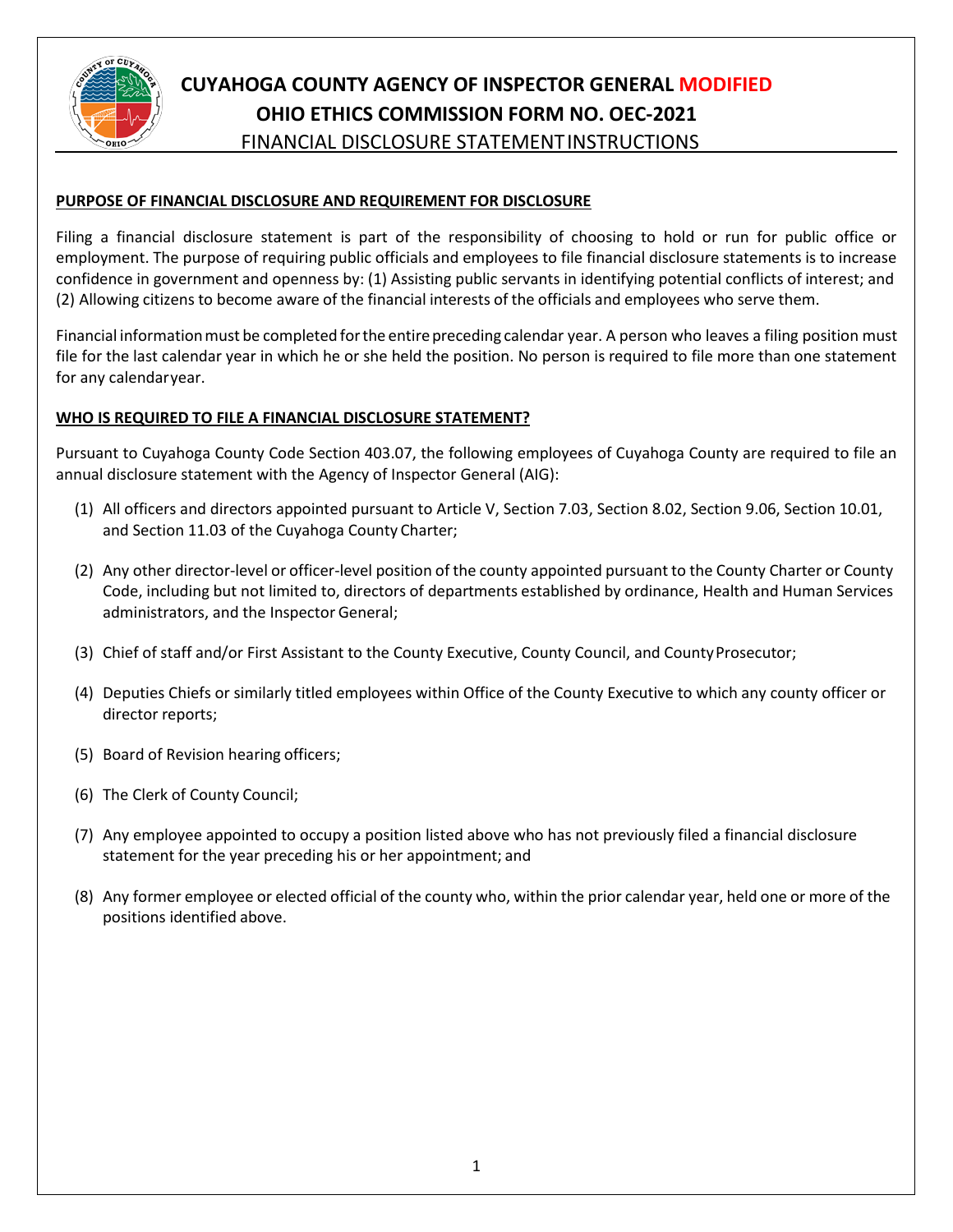

## **FILING DEADLINES:**

The disclosure statement must be received by the AIG, or have a U.S. postmark or date from a commercial delivery service, by the applicable deadline. The filing deadline for disclosure statements is **Friday, APRIL 15,2022**.

## **FAILURE TO FILE A DISCLOSURE STATEMENT OR FILING A FALSE DISCLOSURE STATEMENT:**

Any person who fails to file a disclosure statement or who files a false statement may be subject to discipline. Ohio Revised Code 2921.13(A)(7) makes it a first-degree misdemeanor to knowingly file a false disclosure statement.

## **PUBLIC RECORDS:**

Once filed, every disclosure statement is a public record. Most statements and their attachments are available for public inspection. For security purposes, filers should NOT list or attach any of the following to their disclosure statements: (a) social security numbers; (b) account numbers for bank, credit card, or investment accounts; or (c) IRS documents or filings.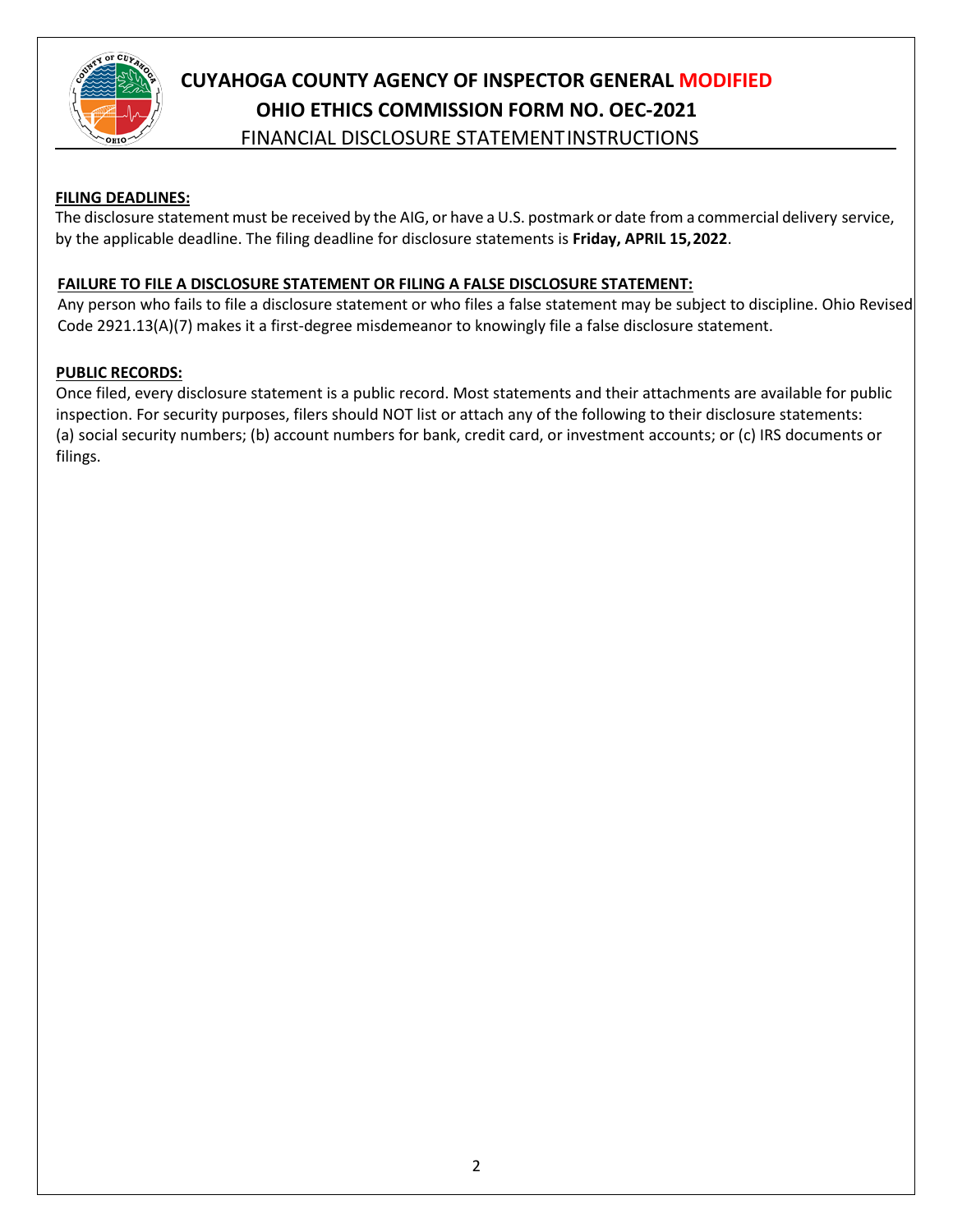

# **CUYAHOGA COUNTY AGENCY OF INSPECTOR GENERAL MODIFIED OHIO ETHICS COMMISSION FORM NO. OEC-2021**

FINANCIAL DISCLOSURE STATEMENTINSTRUCTIONS

# **STEP-BY-STEP INSTRUCTIONS**

## **SECTION A—PERSONAL CONTACT INFORMATION:**

Fill in your name, preferred mailing address, county, phone number, and e-mail address. Your e-mail address will be used to provide you with updates and notices about financial disclosure filings.

## **SECTION B—STATUS:**

Check all of the appropriate boxes indicating your status—the reason you are filing this statement.

## **SECTION C—PUBLIC POSITION, OFFICE, OR JOB:**

Information about the public position for which you are filing a disclosure statement.

List your public position or title, such as council member, sheriff, board member, or department director.

List the public entity that you serve in 2021, served in 2020, or willserve if elected. If you are a county sheriff, list the name of the county. If you are a board member, list the name of the board. If you are a department director, list the name of the department.

If you served in 2021 or 2022, and are no longer serving, check the "Held" box.

List the start date for the position you hold. If you are an elected official, list the start date for the current term. If you were appointed to an unexpired term in an elected office, your start date is the date you were sworn in to the office. List the end date for the position if there is an end date.

## **SECTION D—ADDITIONAL PUBLIC POSITION, OFFICE, OR JOB:**

If you are required to file a disclosure statement for more than one public position, provide information for the other public position here. If you are not required to file a disclosure statement for more than one public position, skip Section D.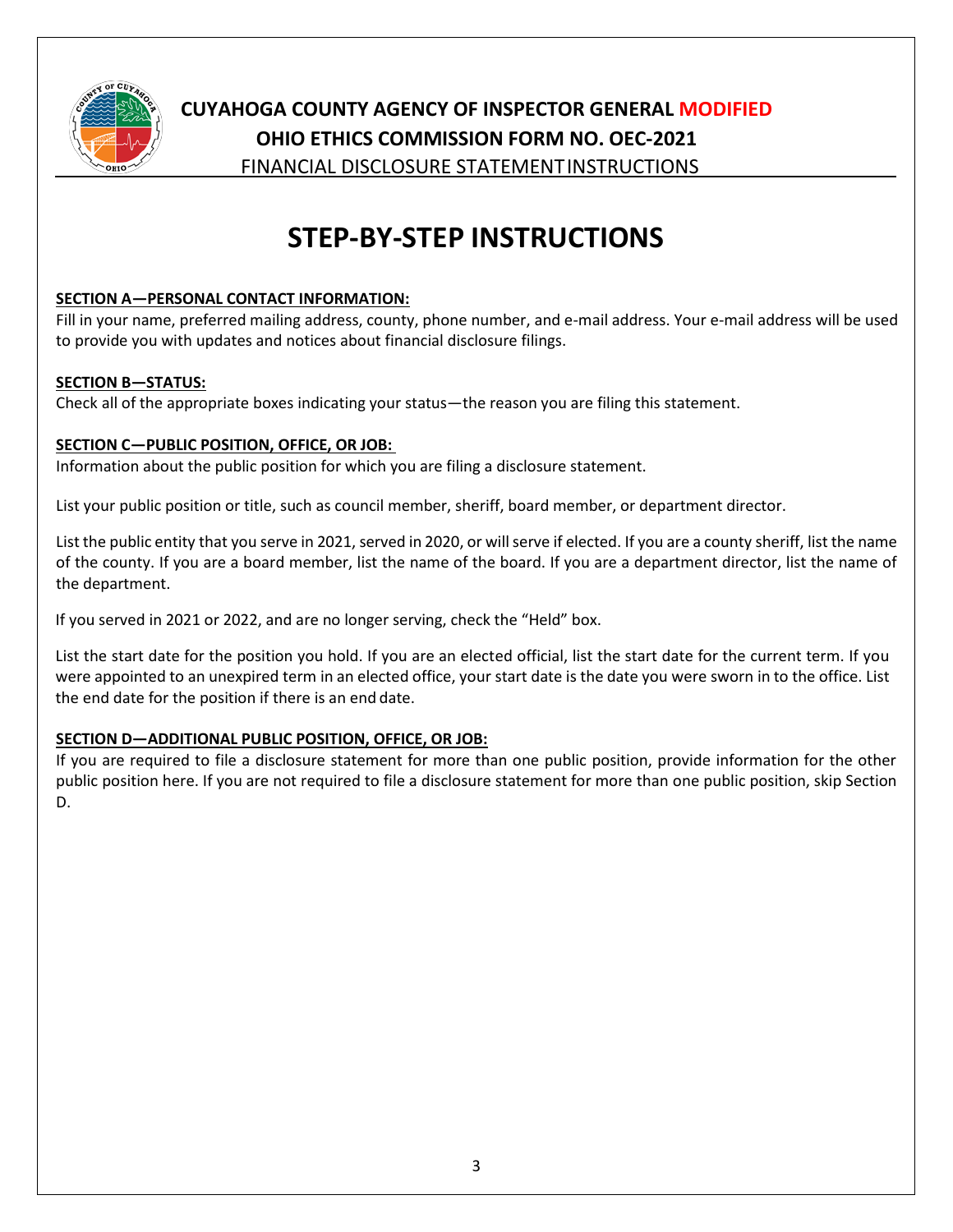

You may answer any of the following questions by writing "See Attachment" in the answer box and attaching a document with your response(s).

**QUESTION 1—SOURCES OF INCOME:** [For more information, check out FAQs onIncome](http://ethics.ohio.gov/fds/faq/income.html)

**"**Income**"** includes:

- 1. "Gross income" as defined in the federal Internal Revenue Code (26 USC 61); and
- 2. Interest and dividends on all governmental securities, whether federal, state, or local.

Examples of "gross income" include compensation for services (such as salary), interest, rent, and pensions.

Most filers must list every source of income, regardless of amount, that: (a) they received in 2021; or (b) any other person received in 2021 for their use or benefit. Following each source of income, briefly describe the services you provided in return for the income.

Another person has received income for your "use or benefit" if the source's purpose for giving compensation to that person is to provide it for your use or for your benefit. For example, if you are a beneficiary of a trust, the trust earns income for your use or benefit. You must list the trust as a source of income and all sources of income received by the trust. For more information about trust disclosure, see Ohio Ethics Commission [Advisory Opinion No. 2005-01.](http://ethics.ohio.gov/advice/opinions/2005-01.pdf)

If you are paid for your public service, include the public agency as a source of income.

You are **not required** to disclose:

- A. Your spouse's income sources (although you may benefit from your spouse's income, he or she usually does not receive income for the purpose of providing it to you [see Ohio Ethics Commissio[n Advisory Opinion No. 75-036\]](http://ethics.ohio.gov/advice/opinions/75-036.pdf)); or
- B. The names of clients, patients, or customers of your business or practice (simply disclose the business or practice).

Amount of Income: You must also disclose the amount of income you received from any source, IF:

- 1. The source is doing or seeking to do business with the public agency you serve;or
- 2. You earned the income because you provided goods or services to a legislative agent (lobbyist). [Go **HERE** for a list of registered lobbyists.]

### **EXAMPLES:**

|   | Source of Income              | <b>Service Provided</b>     | Amount*<br>(if required) |
|---|-------------------------------|-----------------------------|--------------------------|
|   | Your Employer(s)              | Your position(s)            |                          |
| в | Smith & Jones Co., L.P.A.     | Private law practice        |                          |
|   | <b>Your Pension Fund</b>      | Retirement                  |                          |
|   | XYZ Corporation               | Stock dividends             |                          |
|   | <b>Friendly National Bank</b> | Interest on savings account | $$45.00**$               |

\*\* Because this bank is a depository for the filer's public agency, the amount must also be disclosed.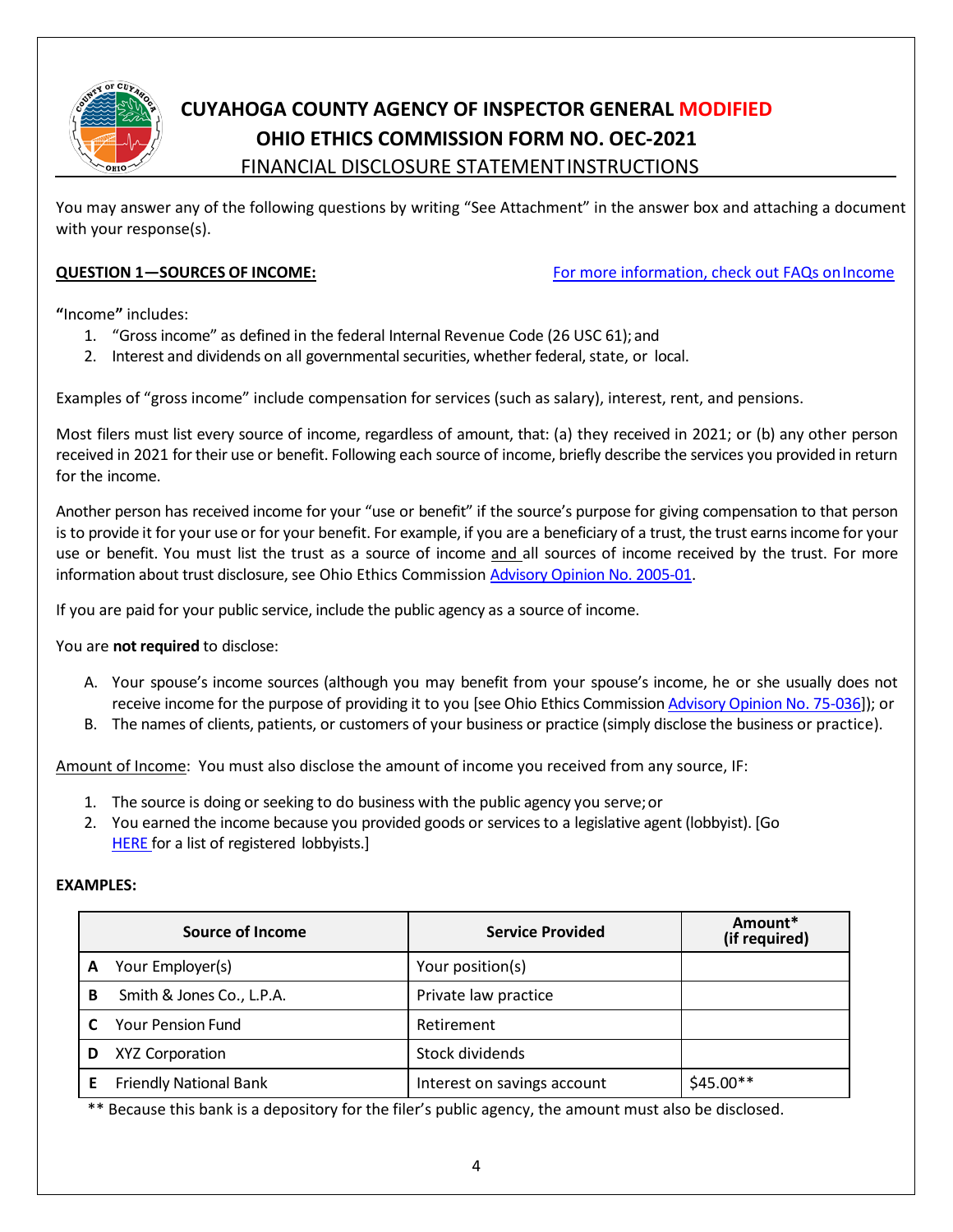

**QUESTION 2—SOURCES OF GIFTS:** [For more information, check out FAQs](http://ethics.ohio.gov/fds/faq/gifts.html) on Gifts

Most filers list every source of a single gift valued at over \$75 or multiple gifts with a total value of over \$75 that:

- A. You personally received in 2021; and
- B. Any other person received for your use or benefit in2021.

Another person has received a gift for your "use or benefit" if the giver's purpose for giving a gift to that person is to provide it for your use or for your benefit. For example, if your spouse has received a gift and the giver's purpose is to provide the gift to you, your spouse received the gift for your use or benefit.

Sources of gifts can include individuals, corporations, or groups of individuals or corporations, such as co-workers, not-forprofit organizations, and trade associations.

You are **not required** to disclose:

- A. The nature of the gift;
- B. Campaign contributions;
- C. Gifts received by will or inheritance or by distribution from a trust established by a spouse or ancestor;
- D. Gifts received from any of these relatives: spouse, domestic partner, parent, grandparent, step-parent, sibling, stepsibling, sibling's spouse, child, grandchild, step-child, uncle, aunt, nephew, niece, first cousin, or household member, and persons having any of these relationships to the spouse or domestic partner of said individual; or
- E. Gifts from any person to whom you stand in the place of aparent.

## **QUESTION 3—IMMEDIATE FAMILY MEMBER:**

List the names of your spouse living in your household and any dependent children.

**QUESTION 4—NAMES OF BUSINESSES:** For more information, check out FAQs on Business Names

List all names under which you, or any of the immediate family members you listed in response to Question 3, do business. For example, list the name of any business that you or your immediate family members own or operate.

## **EXAMPLES:**

- A. You are a partner in a law firm named Smith & Jones. You should list "Smith &Jones."
- B. Your spouse who lives with you has an accounting firm called Ace Accounting. You should list"Ace Accounting."
- C. Your dependent child mows lawns under a business called Carl's Lawn Service. You should list "Carl's Lawn Service."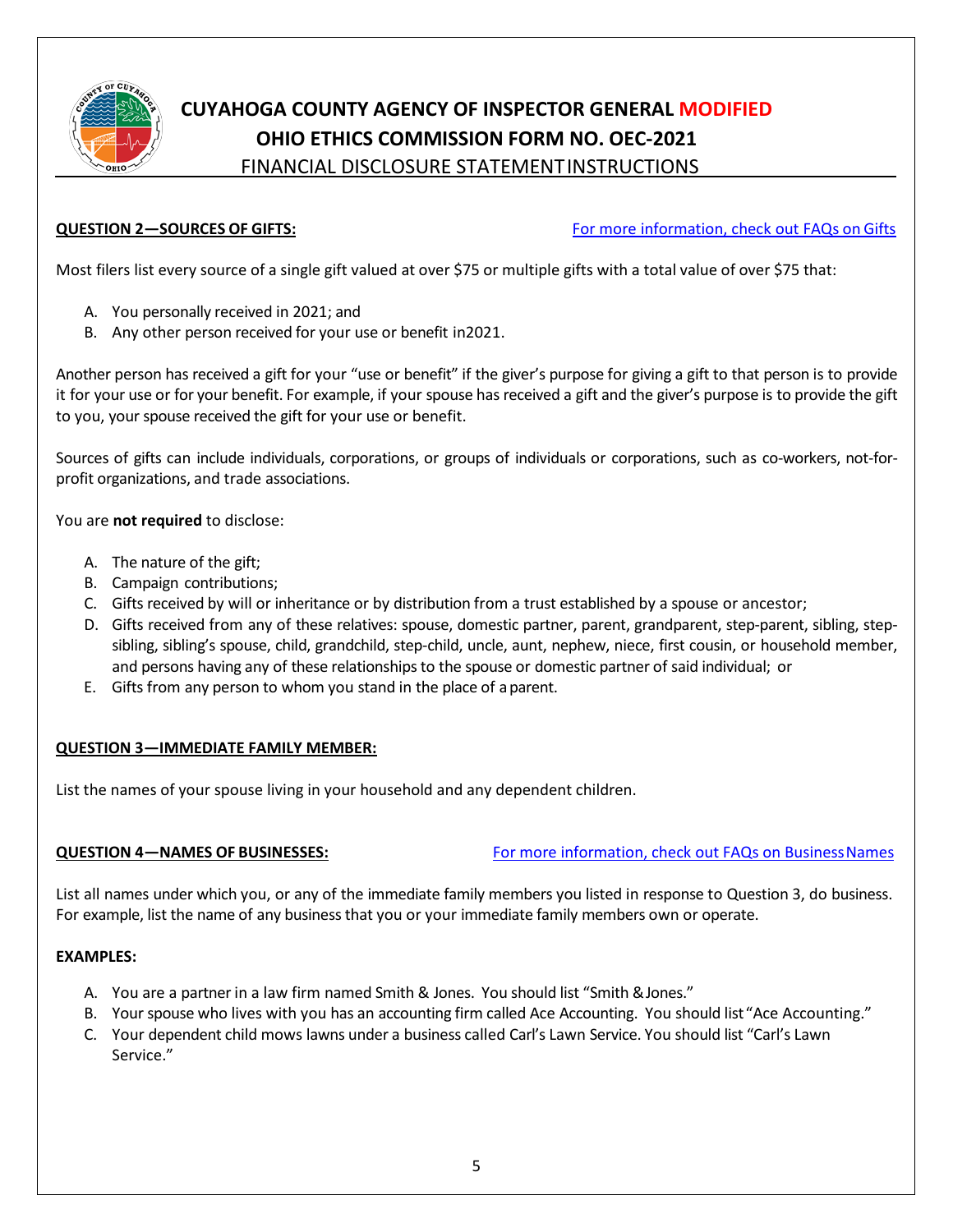

**QUESTION 5—LAND (REAL ESTATE):** [For more information, check out FAQs on](http://ethics.ohio.gov/fds/faq/realestate.html) Real Estate

List all of your leasehold and ownership interests in land and real estate located inOhio.

**NOTE:** Because of an exception in the law, you are **not required** to disclose:

- A. Your personal residence; or
- B. Any property you use primarily for personal recreation.

**QUESTION 6-CREDITORS:** The state of the state of the state of the state of the state of the state of the state of the state of the state of the state of the state of the state of the state of the state of the state of the

List the name of any person or business residing or transacting business in Ohio to whom you owe, or owed, in 2021, more than \$1000 in your own name or in the name of any other person.

For example, if you charged more than \$1000 on a credit card during 2021, you must disclose the name of the credit card issuer even if you paid off the card during the grace period.

**NOTE:** Because of an exception in the law, you are **not required** to disclose a creditor if the debt:

- A. Is secured on your personal residence (such as a mortgage or home equity loan);
- B. Is secured on real estate used primarily for personal recreation (such as ahome equity loan); or
- C. Results from the ordinary conduct of your business or profession.

**QUESTION 7—DEBTORS:** The state of the state of the state of the FAQs on Debtors of the state of the state of the state of the state of the state of the state of the state of the state of the state of the state of the stat

List the name of anyone residing or transacting business in Ohio who owed you, or any other person for your use or benefit, more than \$1000 during 2021.

**NOTE:** Because of an exception in the law, you are **not required** to disclose as a debtor:

- A. A bank or other financial institution if the only money it owes to you is money you deposited with it;
- B. Any person who owes you money as a result of the ordinary conduct of your business or profession; or
- C. Clients or patients who owe you money if you are a lawyer, doctor, or psychologist.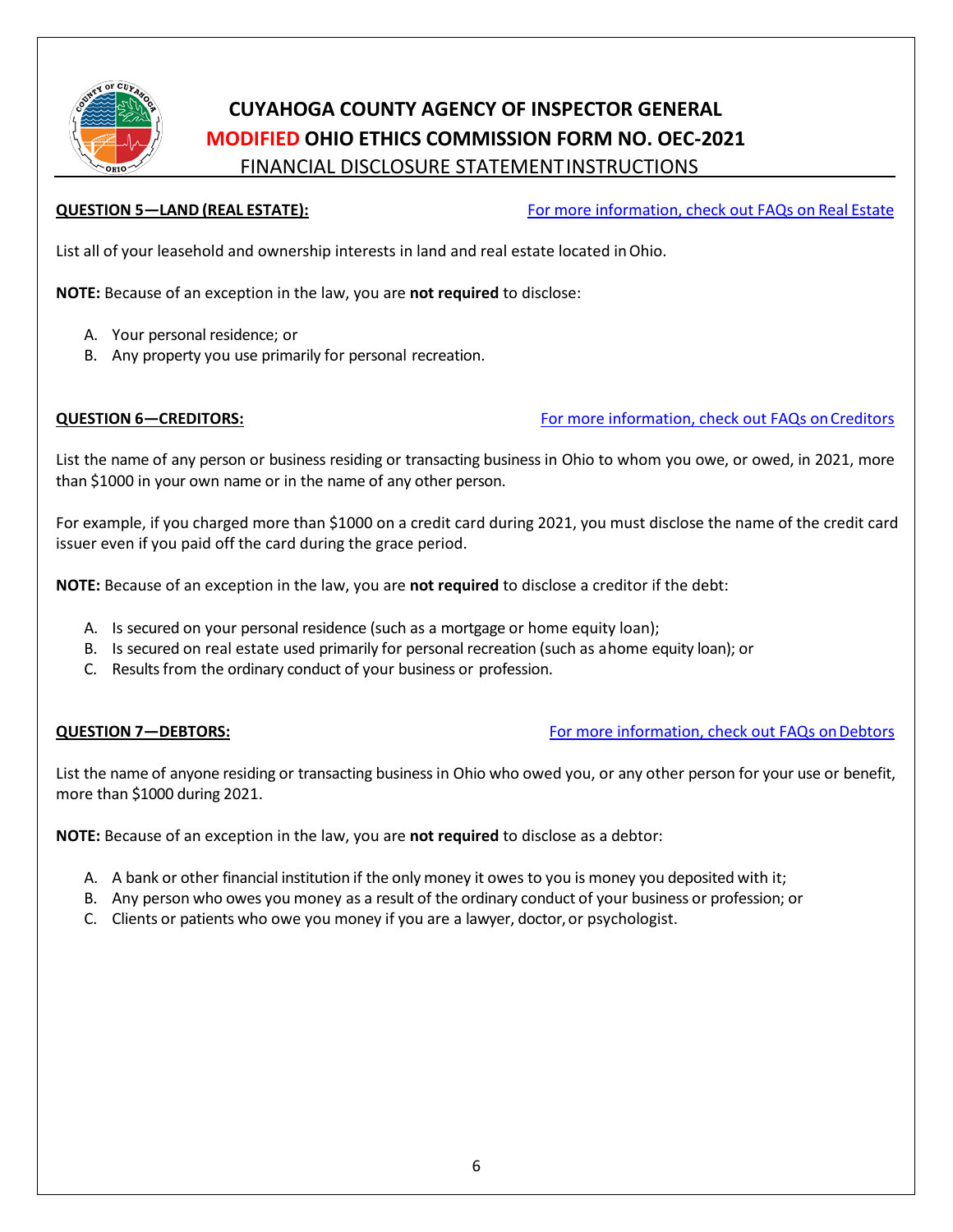

**QUESTION 8-INVESTMENTS:** [For more information, check out FAQs](http://ethics.ohio.gov/fds/faq/investments.html) on Investments and Ohio Ethics Commission [Advisory Opinion No.2011-01](http://ethics.ohio.gov/advice/opinions/2011-01.pdf)

List the name of each corporation that is incorporated in, or holds a certificate of compliance to do business in, Ohio, and every trust, business trust, partnership, or association that transacts business in Ohio, in which during 2021:

- A. You had an investment of over \$1000 at any time during the year; and
- B. Any other person had an investment of over \$1000 for your use or benefit at any time during the year.

**NOTE:** You are **not required** to disclose:

- A. Saving and checking accounts, certificates of deposit, and other deposits with financial institutions;
- B. Personal identifying information such as social security or investment account number; or
- C. Amounts, shares or values of the investments.

You should list any investment you held at any time in 2021, even if you sold or otherwise disposed of it during the year. Briefly describe the nature of each investment you disclose. Depending on the type of investment, you may have to disclose the individual holdings within that investment. If any of your investments are held by a broker, you must disclose the name of the broker as well as the investments held by that broker.

*(Please see the following page for additional guidance.)*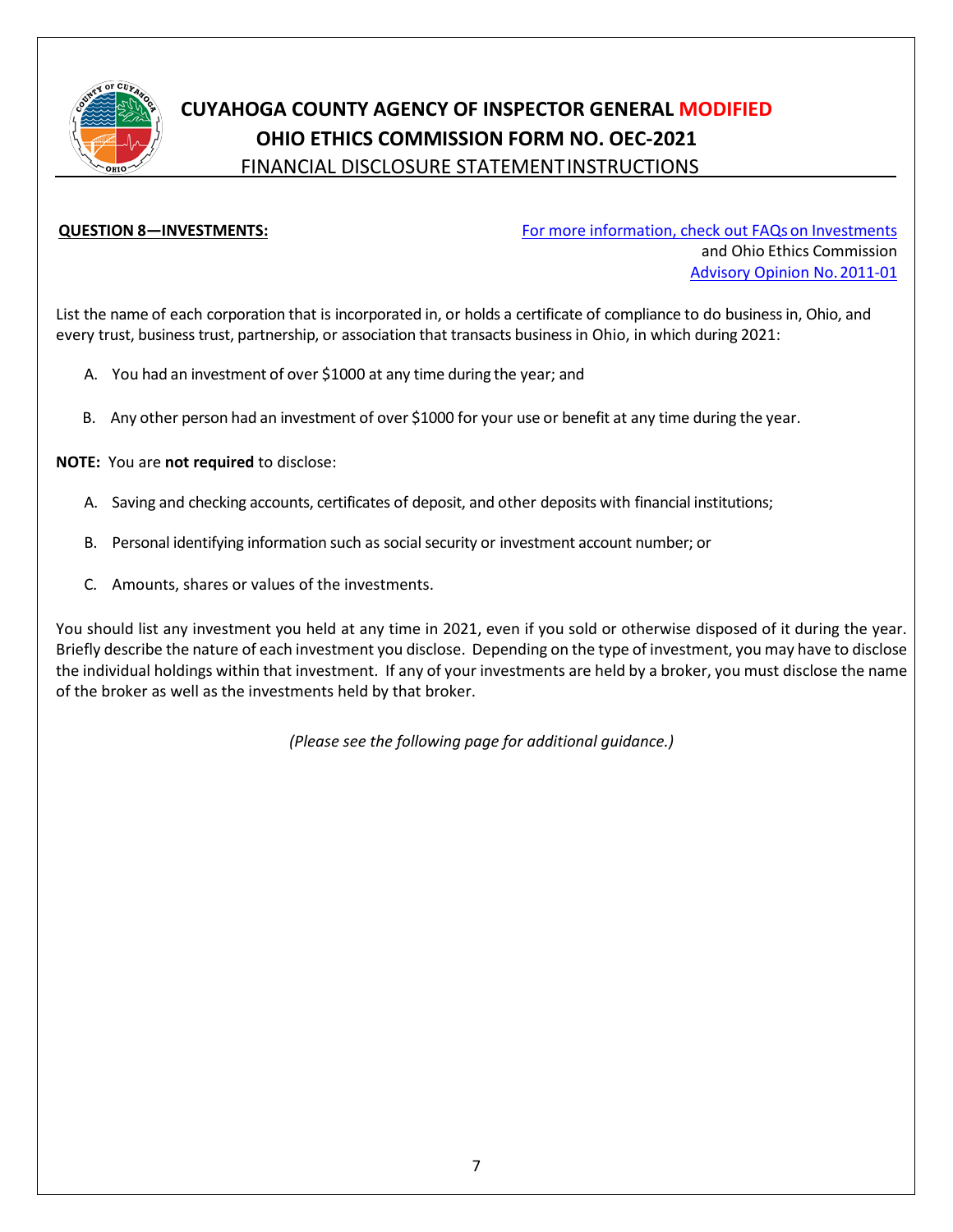

### **EXAMPLES:**

|   | <b>Corporation, Trust, Business Trust,</b><br><b>Partnership, or Association</b> | <b>Nature of Investment</b>             |
|---|----------------------------------------------------------------------------------|-----------------------------------------|
| A | ABC Growth Fund                                                                  | <b>Mutual Fund</b>                      |
| B | <b>XYZ Corporation</b>                                                           | <b>Common Stock</b>                     |
|   | Smith Family Trust                                                               | Beneficiary                             |
| D | Planet Us Company                                                                | Stock in trust                          |
| F | All American Fund                                                                | Deferred Compensation Mutual Fund       |
| F | Lifeplan 2030                                                                    | <b>Deferred Compensation Investment</b> |
| G | 123 Corporation                                                                  | <b>Stock in Investment Account</b>      |
| н | Popular Company                                                                  | Stock in IRA                            |
|   | MegaGrowth Fund                                                                  | Mutual Fund in 401(k) Account           |

## **QUICK INVESTMENT DISCLOSURE GUIDE**

(Ohio Ethics Commission [Advisory Opinion No. 2011-01\)](http://ethics.ohio.gov/advice/opinions/2011-01.pdf)

| If I have more than \$1,000<br>invested in a(n)                                                | Do I need to disclose this<br>investment? | Do I need to list the individual<br>holdings within this investment? |
|------------------------------------------------------------------------------------------------|-------------------------------------------|----------------------------------------------------------------------|
| <b>Mutual Fund</b>                                                                             | Yes                                       | No                                                                   |
| <b>Stock</b>                                                                                   | Yes                                       | No.                                                                  |
| <b>Bond</b>                                                                                    | Yes                                       | No                                                                   |
| <b>Brokerage Account</b>                                                                       | Yes                                       | <b>Yes</b>                                                           |
| <b>Managed Account</b>                                                                         | Yes                                       | Yes                                                                  |
| <b>Trust (Beneficiary)</b>                                                                     | Yes                                       | Yes                                                                  |
| <b>Investment Club Account</b>                                                                 | Yes                                       | Yes                                                                  |
| 529 Plan                                                                                       | Yes                                       | Yes                                                                  |
| <b>ESA</b>                                                                                     | Yes                                       | Yes                                                                  |
| <b>Public Retirement System</b><br><b>Account (PERS, STRS, SERS,</b><br><b>HPRS, or OPFPF)</b> | No.                                       | No                                                                   |
| <b>Social Security</b>                                                                         | No                                        | No                                                                   |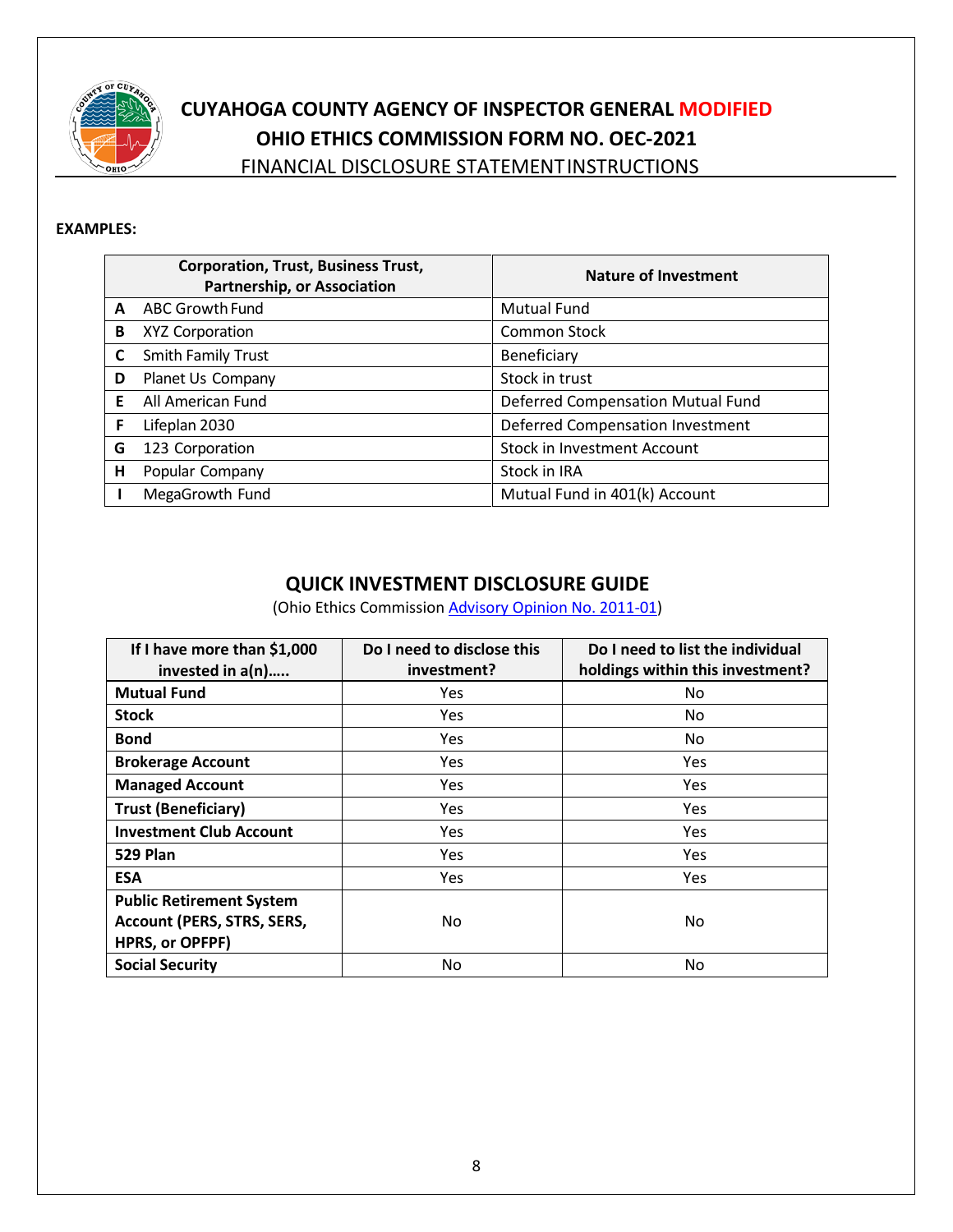

## **CUYAHOGA COUNTY AGENCY OF INSPECTOR GENERAL MODIFIED OHIO ETHICS COMMISSION FORM NO. OEC-2021**

FINANCIAL DISCLOSURE STATEMENTINSTRUCTIONS

## **QUESTION 9–OFFICES AND FIDUCIARY RELATIONSHIPS:** [For more information, check out FAQs on Fiduciary Interest](http://ethics.ohio.gov/fds/faq/investments.html)

List the name of each corporation that is incorporated in, or holds a certificate of compliance to do business in, Ohio, and every trust, business trust, partnership, or association incorporated or authorized to do business in Ohio, or transacting business in Ohio:

- A. In which you held an office in 2021; or
- B. With which you had a fiduciary relationship in 2021.

A person has a "**fiduciary relationship**" with an entity if he or she has the authority to make decisions in the entity's interests.

## **EXAMPLES:**

|   | <b>Corporation, Trust, Business Trust,</b><br><b>Partnership, or Association</b> | <b>Office or Nature of Relationship</b> |
|---|----------------------------------------------------------------------------------|-----------------------------------------|
| Α | <b>Buckeye Friends Trust</b>                                                     | Trustee                                 |
| B | Smith & Jones Co., L.P.A.                                                        | Partner                                 |
| C | <b>Smith Cleaning Company</b>                                                    | Member, Board of Directors              |

## **QUESTION 10-MEALS, FOOD, AND BEVERAGES:** For more information, check out FAQs on Meals

List **any source** of payment for meals, food, or beverages valued at over \$100 that was received in connection with your official duties by you or any other person for your use of benefit in 2021.

Include your public agency if it paid for more than \$100 of meals, food, or beverages for you.

**NOTE**: Because of an exception in the law, you are **not required** to disclose anyone who provided meals, food, or beverages to you:

- A. At a meeting where you participated in a panel, seminar, or speaking engagement; or
- B. At a meeting or convention of a national or state organization to which any state agency, legislative agency, state institution of higher education, political subdivision, or office or agency thereof, pays membership dues.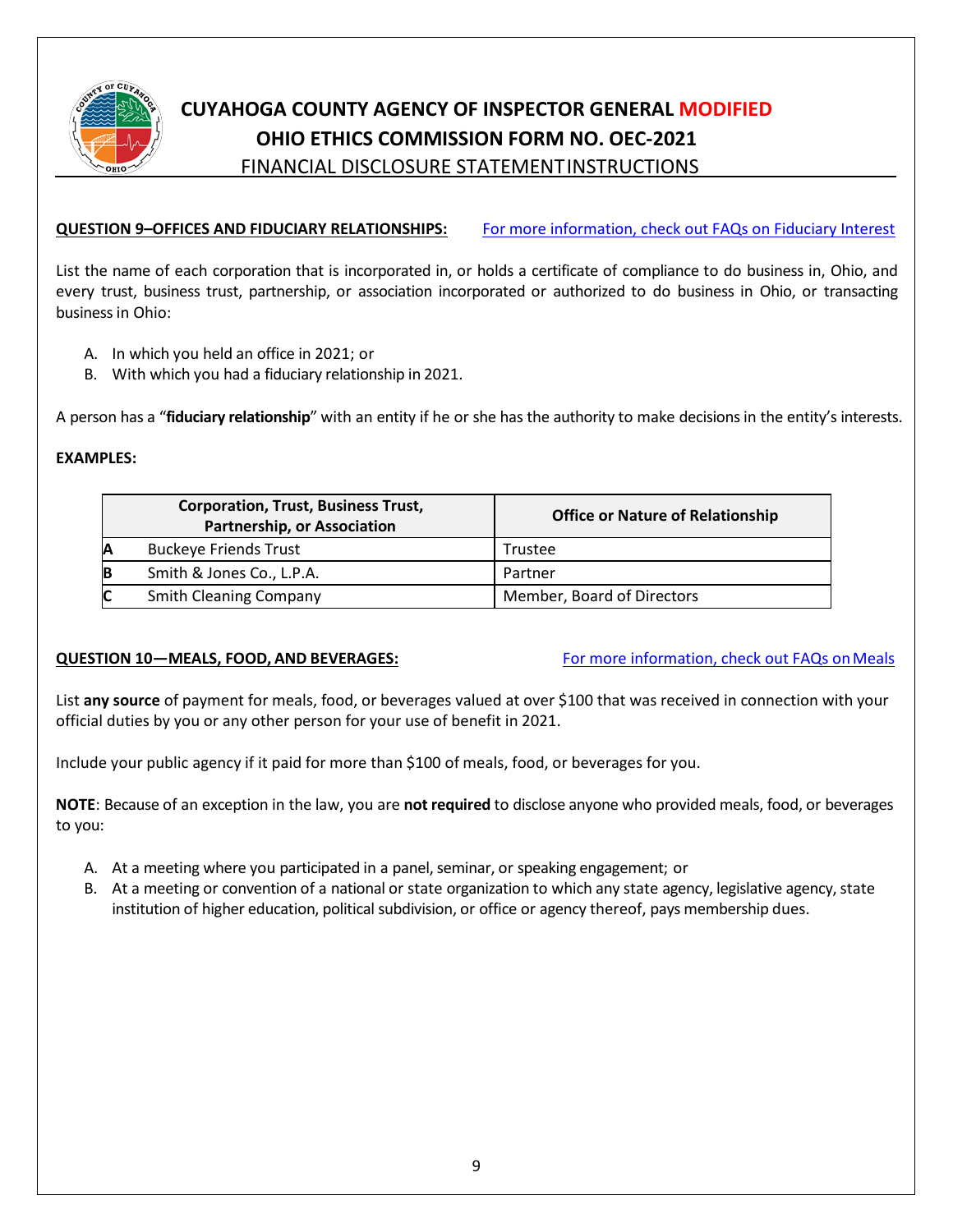

**QUESTION 11—TRAVEL EXPENSES:** [For more information, check out FAQs on](http://ethics.ohio.gov/fds/faq/meals%26travel.html) Travel Expenses

List **both** the source and the amount of each individual payment of travel expenses, received in 2021, thatwas:

- A. Received by you in connection with your official duties;or
- B. Paid to any other person for your use or benefit in connection with your official duties.

Include your public agency if it paid for or reimbursed travel expenses for you.

You must list each payment or reimbursement separately. Travel expenses include parking fees, lodging, airline tickets, and mileage reimbursements.

**NOTE**: Because of an exception in the law, you are **not required** to disclose anyone who provided travel expenses to a meeting or convention of a national or state organization to which any state agency, legislative agency, state institution of higher education, political subdivision, or office or agency thereof, pays membership dues.

**NOTE:** If the County reimbursed you for travel expenses, you may attach the reimbursement or expense forms you submitted to receive payment and write "See Attachment" in the answer box. Travel expenses paid for by third parties should be disclosed separately in box 11.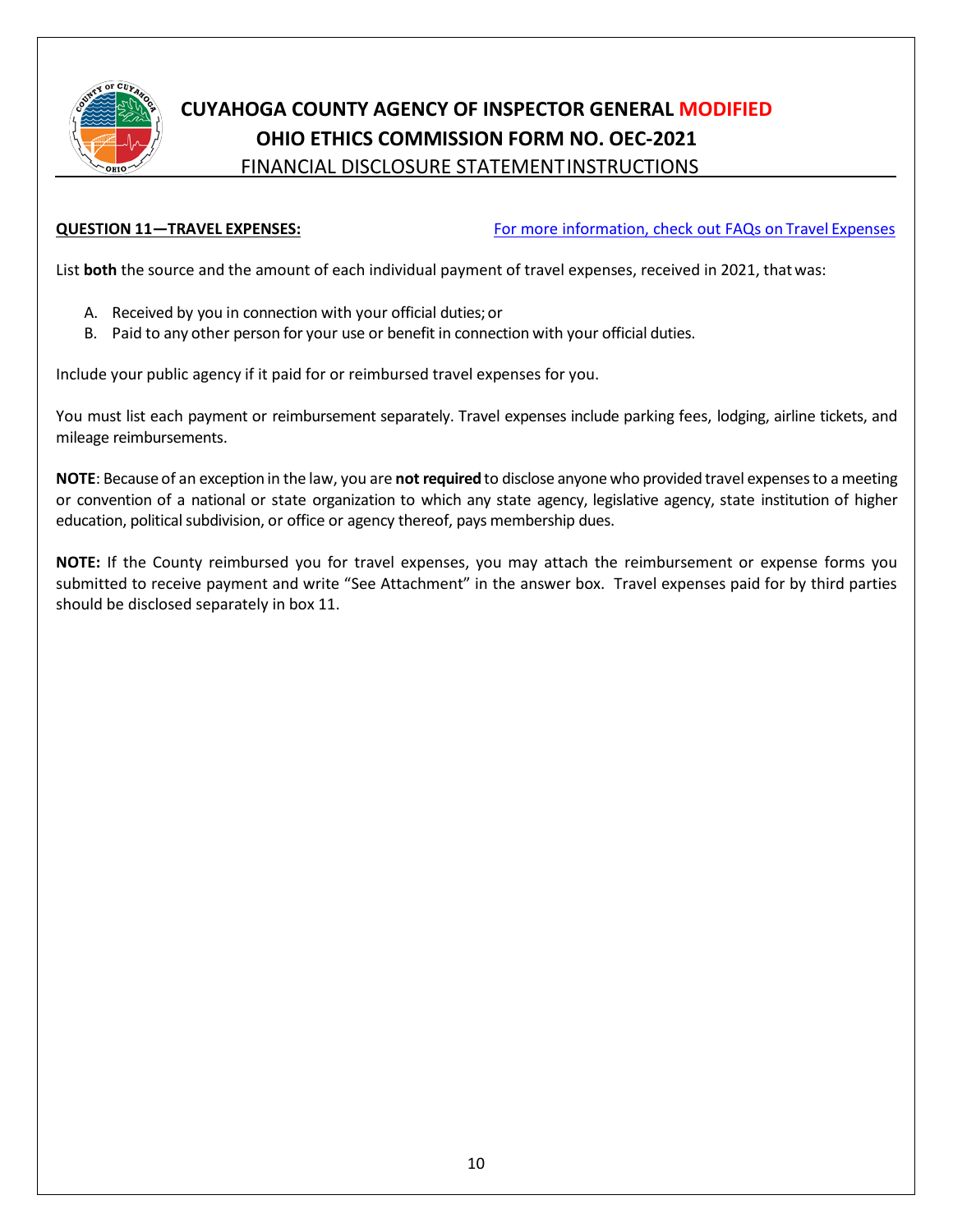

### **QUESTION 12—SIGNATURE:**

Please note that by signing your financial disclosure statement:

- You swear or affirm that this statement and any additional attachments have been prepared or carefully reviewed by you, and constitute your complete, truthful, and correct disclosure of all required information, and that the address listed in the PERSONAL CONTACT INFORMATION on page 1 is your correct mailing address;
- You acknowledge and understand that, among other potential violations and penalties, knowingly filing a false statement is a criminal misdemeanor of the first degree, in violation of 2921.13(A)(7) of the Ohio Revised Code punishable by a fine of not more than \$1,000, imprisonment of not more than six months, or both;
- You acknowledge that you served in 2021 or are serving in 2022.

### **BEFORE SIGNING AND RETURNING YOUR STATEMENT:**

Please carefully review your disclosure statement to make sure that you have answered ALL questions, either by disclosing the information required or checking the appropriate box indicating that you have no information to disclose. Incomplete statements will be returned for completion.

### **Please return the completed and signed statement by any of the following means:**

In person or by U.S. mail:

**Cuyahoga County Agency of Inspector General 2079 E. 9th Street, 6th Floor Cleveland, Ohio 44115**

- Via email t[o inspectorgeneral@cuyahogacounty.us](mailto:inspectorgeneral@cuyahogacounty.us)
- Via facsimile to (216) 698-2218

*If you have any questions before signing this statement, please contact the AIG at (216) 698-2101.*